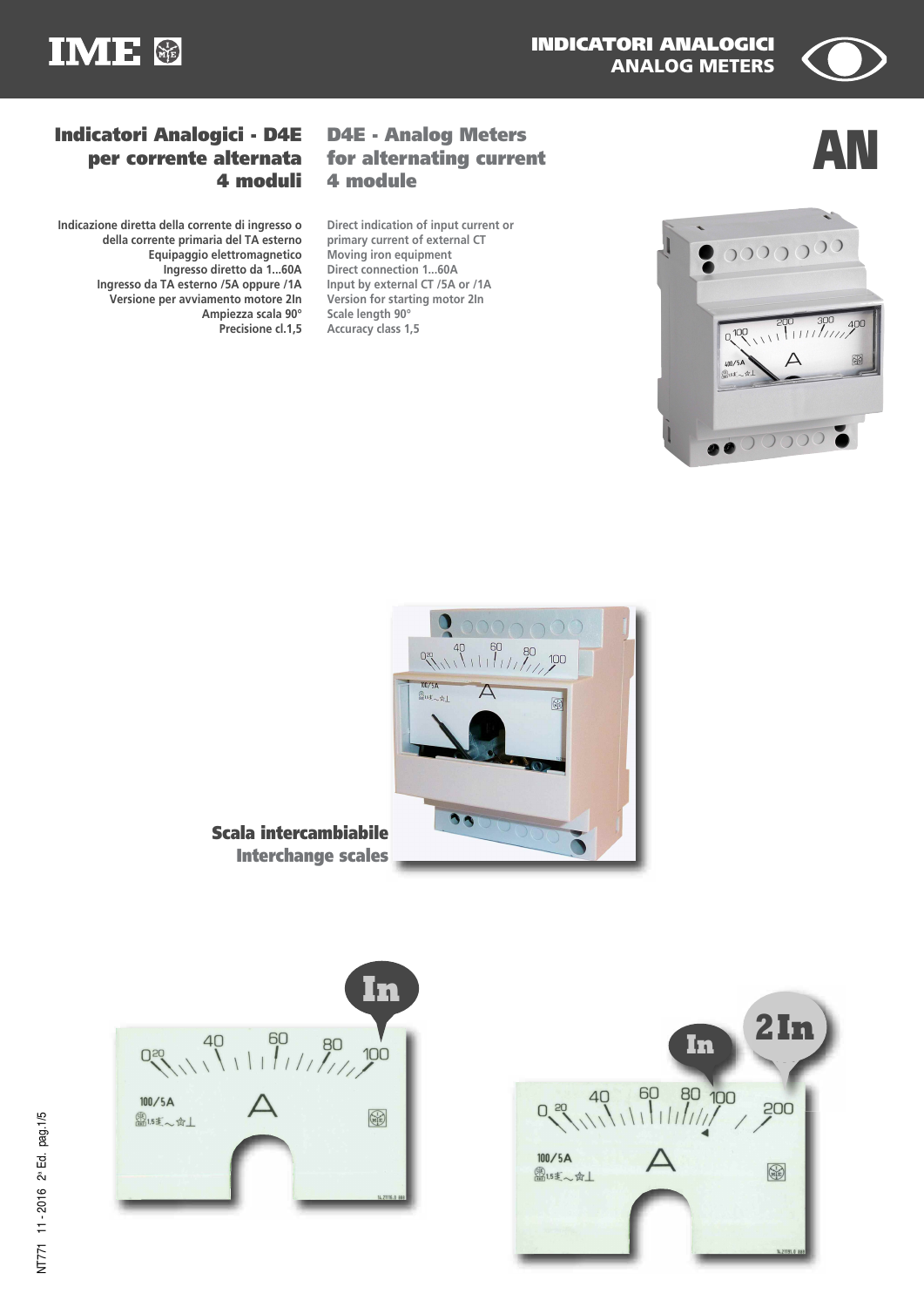| <b>Inserzione Connection</b>        | da TA/5A on CT/5A                            |                |            |             |
|-------------------------------------|----------------------------------------------|----------------|------------|-------------|
| Scala Scale                         | $0$ In<br>$02$ In                            |                |            |             |
| Portata / Range                     | <b>CODICE DI ORDINAZIONE / ORDERING CODE</b> |                |            |             |
| Senza scala<br><b>Without scale</b> | AN92510000                                   | AN92110000     | AN92520000 | AN92120000  |
| <b>5A</b>                           | AN92D1A500                                   | AN9211A500     | AN92D2A500 | AN9212A500  |
| <b>10A</b>                          | AN9251B100                                   | AN9211B100     | AN9252B100 | AN9212B100  |
| <b>15A</b>                          | AN9251B150                                   | AN9211B150     | AN9252B150 | AN9212B150  |
| 20A                                 | AN9251B200                                   | AN9211B200     | AN9252B200 | AN9212B200  |
| <b>25A</b>                          | AN9251B250                                   | AN9211B250     | AN9252B250 | AN9212B250  |
| 30A                                 | AN9251B300                                   | AN9211B300     | AN9252B300 | AN9212B300  |
| 40A                                 | AN9251B400                                   | AN9211B400     | AN9252B400 | AN9212B400  |
| 50A                                 | AN9251B500                                   | AN9211B500     | AN9252B500 | AN9212B500  |
| 60A                                 | AN9251B600                                   | AN9211B600     | AN9252B600 | AN9212B600  |
| 70A                                 | AN9251B700                                   | AN9211B700     | AN9252B700 | AN9212B700  |
| 75A                                 | AN9251B750                                   | AN9211B750     | AN9252B750 | AN9212B750  |
| 80A                                 | AN9251B800                                   | AN9211B800     | AN9252B800 | AN9212B800  |
| 100A                                | AN9251C100                                   | AN9211C100     | AN9252C100 | AN9212C100  |
| 120A                                | AN9251C120                                   | AN9211C120     | AN9252C120 | AN9212C120  |
| 125A                                | AN9251C125                                   | AN9211C125     | AN9252C125 | AN9212C125  |
| 150A                                | AN9251C150                                   | AN9211C150     | AN9252C150 | AN9212C150  |
| <b>160A</b>                         | AN9251C160                                   | AN9211C160     | AN9252C160 | AN9212C160  |
| 200A                                | AN9251C200                                   | AN9211C200     | AN9252C200 | AN9212C200  |
| 250A                                | AN9251C250                                   | AN9211C250     | AN9252C250 | AN9212C250  |
| 300A                                | AN9251C300                                   | AN9211C300     | AN9252C300 | AN9212C300  |
| 400A                                | AN9251C400                                   | AN9211C400     | AN9252C400 | AN9212C400  |
| 500A                                | AN9251C500                                   | AN9211C500     | AN9252C500 | AN9212C500  |
| 600A                                | AN9251C600                                   | AN9211C600     | AN9252C600 | AN9212C600  |
| 700A                                | AN9251C700                                   | AN9211C700     | AN9252C700 | AN9212C700  |
| 750A                                | AN9251C750                                   | AN9211C750     | AN9252C750 | AN9212C750  |
| 800A                                | AN9251C800                                   | AN9211C800     | AN9252C800 | AN9212C800  |
| 1.000A                              | AN9251D100                                   | AN9211D100     | AN9252D100 | AN9212D100  |
| 1.200A                              | AN9251D120                                   | AN9211D120     | AN9252D120 | AN9212D120  |
| 1.250A                              | AN9251D125                                   | AN9211D125     | AN9252D125 | AN9212D125  |
| 1.500A                              | AN9251D150                                   | AN9211D150     | AN9252D150 | AN9212D150  |
| 1.600A                              | AN9251D160                                   | AN9211D160     | AN9252D160 | AN9212D160  |
| 2.000A                              | AN9251D200                                   | AN9211D200     | AN9252D200 | AN9212D200  |
| 2.500A                              | AN9251D250                                   | AN9211D250     | AN9252D250 | AN9212 D250 |
| 3.000A                              | AN9251D300                                   | AN9211D300     | AN9252D300 | AN9212D300  |
| 4.000A                              | AN9251D400                                   | AN9211D400     | AN9252D400 | AN9212D400  |
| 5.000A                              | AN9251D500                                   | AN9211D500     | AN9252D500 | AN9212D500  |
| 6.000A                              | AN9251D600                                   | AN9211D600     | AN9252D600 | AN9212D600  |
| 8.000A                              | AN9251D800                                   | AN9211D800     | AN9252D800 | AN9212D800  |
| 10.000A                             | AN9251E100                                   | AN9211E100     | AN9252E100 | AN9212E100  |
| <b>VISUALIZZAZIONE</b>              |                                              | <b>DISPLAY</b> |            |             |

| A richiesta scale personalizzate                                         |  |  |  |
|--------------------------------------------------------------------------|--|--|--|
| Colore scala: fondo bianco, divisioni e numerazione nere                 |  |  |  |
| Scala: intercambiabile, con inserimento guidato a protezione dell'indice |  |  |  |
|                                                                          |  |  |  |

**Opzioni:** segno rosso di riferimento

**Sovraccarico istantaneo:** 10In/5s

**Ampiezza scala:** 90°

**Tracciatura standard:** 0...In

**Tracciatura avviamento motore:** 0...In...2In

**Colore indice:** nero

#### **INGRESSO**

**Grandezza:** corrente alternata monofase **Inserzione:** diretta (S 250/114) o da TA esterno /5A opp. /1A (S 250/115) **Misura:** vero valore efficace **Corrente nominale In Inserzione diretta:** 1...60A (vedi tabella) **Inserzione da TA esterno:** 5A oppure 1A **Sovraccarico permanente:** 1,2In

#### *DISPLAY*

| <b>Scale:</b> interchangeable, easy-insertion to protect the pointer |  |
|----------------------------------------------------------------------|--|
| Scale colour: white background, black divisions and numbering        |  |
| Customized scales upon request                                       |  |
| <b>Option:</b> reference red mark                                    |  |
| Scale length: 90°                                                    |  |
| Standard scale marking: 0In                                          |  |
| Motor startup marking scale: 0ln2ln                                  |  |
| <b>Pointer colour:</b> black                                         |  |

#### *INPUT*

| <b>Quantity:</b> single-phase, alternating current                             |
|--------------------------------------------------------------------------------|
| <b>Connection:</b> direct (S 250/114) or by external CT /5A or /1A (S 250/115) |
| <b>Measure:</b> true RMS value                                                 |
| Rating current In                                                              |
| Direct connection: 160A (see table)                                            |
| <b>Connection by CT external:</b> 5A or 1A                                     |
| Continuous overload: 1,2ln                                                     |
| Instantaneous overload: 10ln/5s                                                |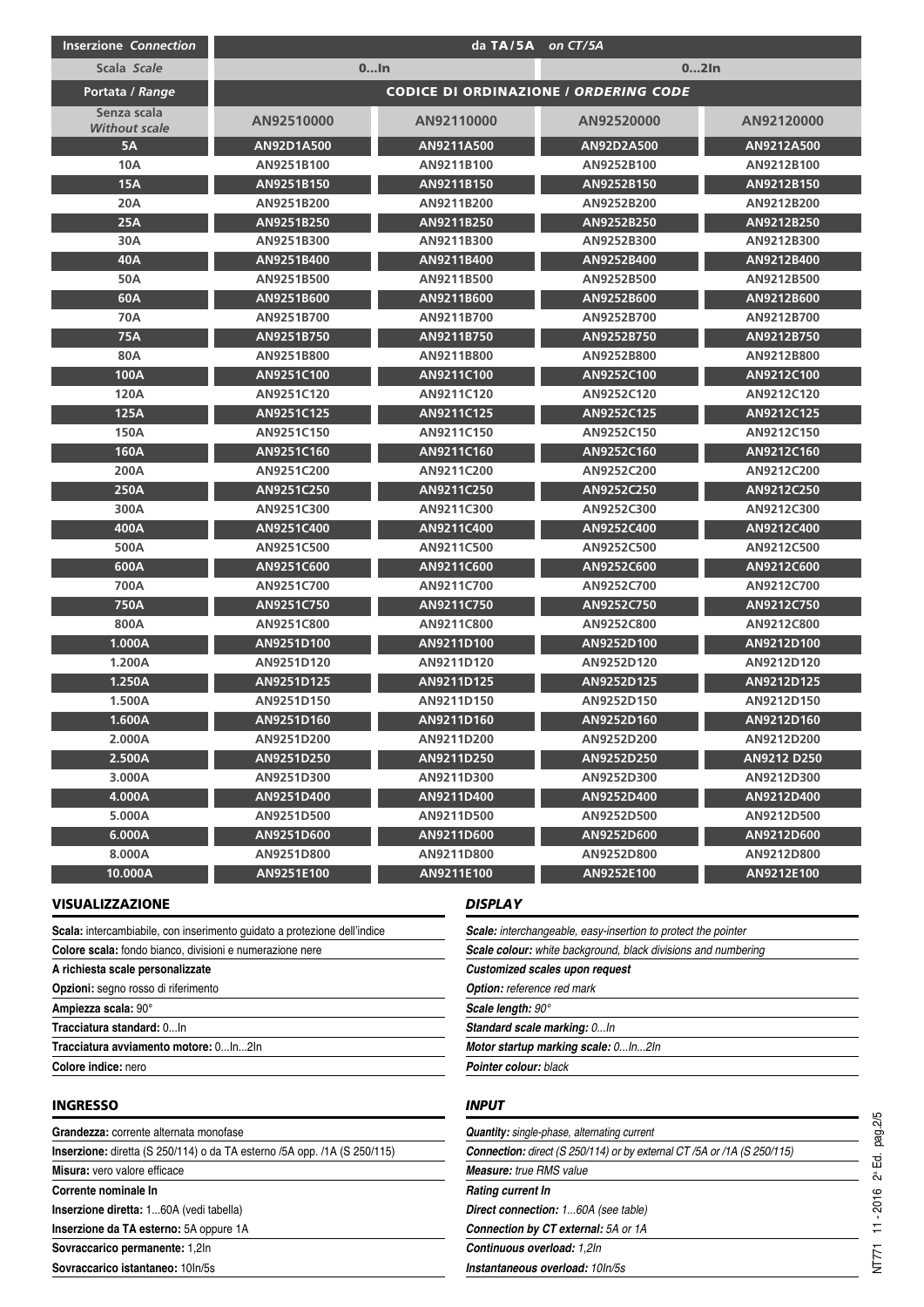### **Frequenza nominale fn:** 50Hz

**Frequenza di funzionamento:** 45...65Hz

**Opzione:** frequenza nominale fn 400Hz **Precisione (EN/IEC 60051):** cl.1,5

**Opzione:** precisione cl.1

**Autoconsumo:** ≤ 1,1VA

#### **ISOLAMENTO (EN/IEC 61010-1)**

**Categoria di installazione:** III

**Grado di inquinamento:** 2

**Tensione di riferimento per l'isolamento:** 600V (Fase - Neutro)

**Prova a tensione alternata 4kV valore efficace 50Hz/5s**

**Circuiti considerati:** tutti i circuiti verso terra

#### **CONDIZIONI AMBIENTALI**

**Temperatura di riferimento:** 23°C **Campo nominale di utilizzo:** 5...40°C

**Campo di funzionamento:** -25...50°C

**Campo limite per l'immagazzinamento e trasporto:** -40...80°C

**Prova di vibrazioni:** in accordo con EN/IEC 60051-1 paragrafo 7.6 **Prova d'urto:** in accordo con EN/IEC 60051-1 paragrafo 7.6

#### **CUSTODIA**

| <b>Custodia:</b> 4 moduli DIN 43880                             |
|-----------------------------------------------------------------|
| Connessioni: morsetti a vite                                    |
| Montaggio: a incastro su profilato 35mm                         |
| Tipo profilato: a cappello TH35-15 (EN/IEC 60715)               |
| Materiale custodia: policarbonato autoestinguente               |
| Grado di protezione(EN/IEC 60529): IP50 frontale, IP20 morsetti |
| Peso: 130 grammi                                                |

#### **PORTATA MORSETTI**

**INGRESSO ≤ 15A Con capocorda:** min. 0,05mm<sup>2</sup> / max. 6mm<sup>2</sup> **Cavo flessibile:** min. 0,05mm<sup>2</sup> / max. 4mm<sup>2</sup> **Coppia serraggio consigliata:** 0,5Nm **INGRESSO > 15A Con capocorda:** min. 0,05mm<sup>2</sup> / max. 10mm<sup>2</sup> **Cavo flessibile:** min. 0,05mm<sup>2</sup> / max. 6mm<sup>2</sup> **Coppia serraggio consigliata:** 0,7Nm

*Rating frequency fn: 50Hz Working frequency: 45..65Hz*

*Option: frequency rating fn 400Hz*

*Accuracy (EN/IEC 60051): class 1,5 Option: accuracy cl.1*

*Rated burden: ≤ 1,1VA*

*INSULATION (EN/IEC 61010-1) Installation category: III Pollution degree: 2 Insulation voltage rating: 600V (Phase - Neutral) A.C. voltage test 4kV r.m.s. 50Hz/5s*

*Considered circuits: all circuits and earth*

### *ENVIRONMENTAL CONDITIONS*

*Reference temperature: 23°C Nominal range of use: 5...40°C Operating range: -25...50°C Limit range for storage and transport: -40...80°C Vibration test: according to EN/IEC 60051-1 paragraph 7.6 Shock test: according to EN/IEC 60051-1 paragraph 7.6*

#### *HOUSING*

*Housing: 4 module DIN 43880 Connections: screw terminals Mounting: snap-on 35mm rail Rail type: top-hat TH35-15 (EN/IEC 60715) Housing material: self-extinguishing policarbonate Protection degree(EN/IEC 60529): IP50 front frame, IP20 terminals Weight: 130 grams TERMINAL CAPACITY*

| INPUT $\leq$ 15A                                                        |  |
|-------------------------------------------------------------------------|--|
| With lag: min. $0,05$ mm <sup>2</sup> / max. 6mm <sup>2</sup>           |  |
| Flexible cable: min. 0.05mm <sup>2</sup> / max. 4mm <sup>2</sup>        |  |
| Tightening torque advised: 0.5Nm                                        |  |
| <b>INPUT &gt; 15A</b>                                                   |  |
| <b>With:</b> min. 0.05mm <sup>2</sup> / max. 10mm <sup>2</sup>          |  |
| <b>Flexible cable:</b> min. 0.05mm <sup>2</sup> / max. 6mm <sup>2</sup> |  |
| Tightening torque advised: 0,7Nm                                        |  |

| <b>Inserzione Connection</b> | <b>DIRETTA / DIRECT</b>                      |            |  |
|------------------------------|----------------------------------------------|------------|--|
| Scala Scale                  | $0$ In                                       | $02$ In    |  |
| Portata Range                | <b>CODICE DI ORDINAZIONE / ORDERING CODE</b> |            |  |
| 1A                           | AN92D1A100                                   | AN92D2A100 |  |
| 1,5A                         | AN92D1A150                                   | AN92D2A150 |  |
| 2A                           | AN92D1A200                                   | AN92D2A200 |  |
| 2,5A                         | AN92D1A250                                   | AN92D2A250 |  |
| 3A                           | AN92D1A300                                   | AN92D2A300 |  |
| 4A                           | AN92D1A400                                   | AN92D2A400 |  |
| <b>5A</b>                    | AN92D1A500                                   | AN92D2A500 |  |
| 6A                           | AN92D1A600                                   | AN92D2A600 |  |
| <b>10A</b>                   | AN92D1B100                                   | AN92D2B100 |  |
| <b>15A</b>                   | AN92D1B150                                   | AN92D2B150 |  |
| 20A                          | AN92D1B200                                   | AN92D2B200 |  |
| <b>25A</b>                   | AN92D1B250                                   | AN92D2B250 |  |
| 30A                          | AN92D1B300                                   | AN92D2B300 |  |
| 40A                          | AN92D1B400                                   | AN92D2B400 |  |
| 50A                          | AN92D1B500                                   | AN92D2B500 |  |
| 60A                          | AN92D1B600                                   | AN92D2B600 |  |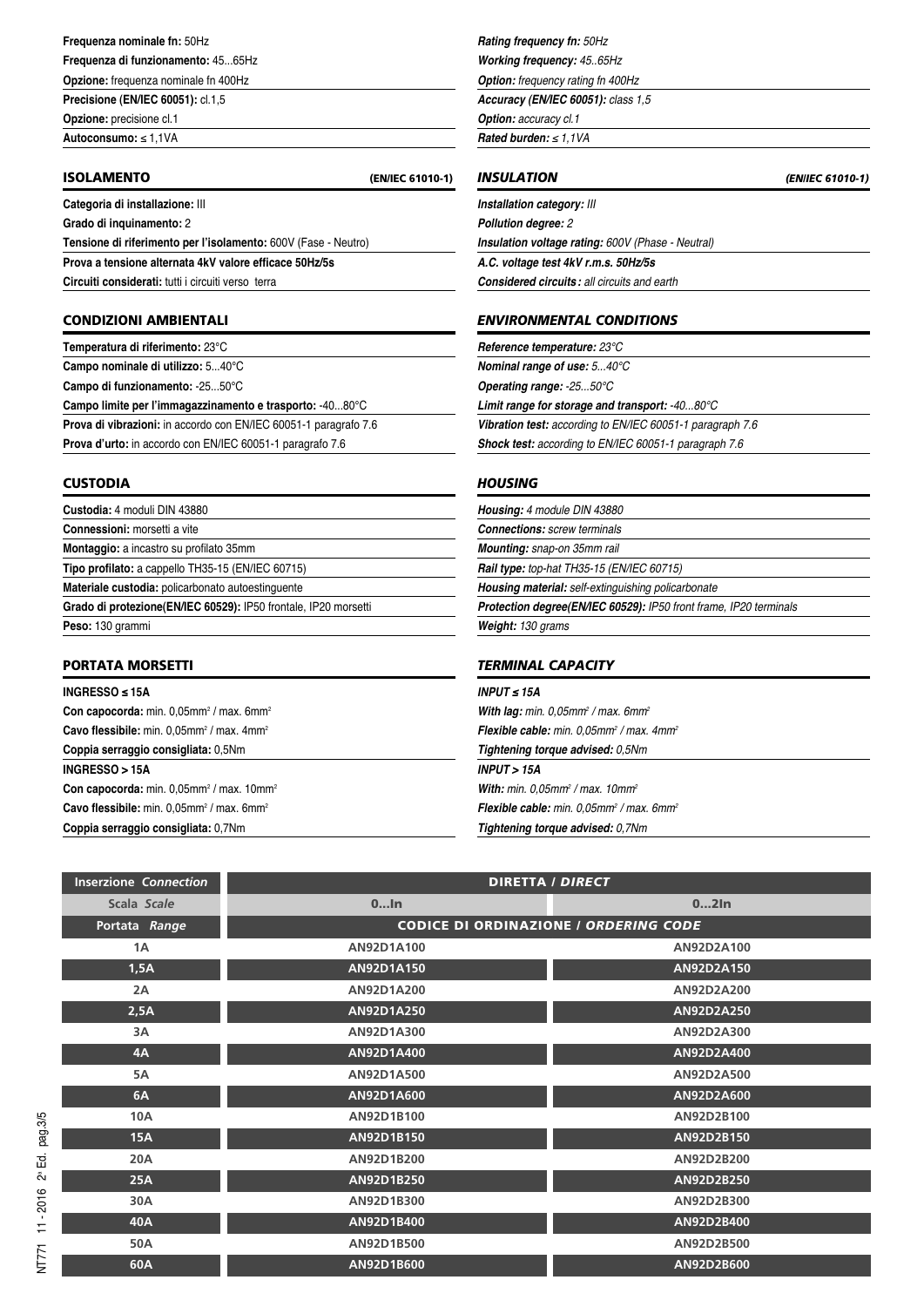| <b>Inserzione</b><br><b>Connection</b> |                                    | da TA/5A on CT/5A                                              |                                                   |                                      |
|----------------------------------------|------------------------------------|----------------------------------------------------------------|---------------------------------------------------|--------------------------------------|
| <b>Scala</b><br><b>Scale</b>           | $O_{50}$<br>100/5A<br>图1.5 主 一 ☆ 上 | $^{40}$ $^{60}$ $^{80}$<br>100<br>$\bigcirc$<br>14.21116.0 888 | 60<br>$0, \frac{20}{11}$<br>100/5A<br>图1.5 主 ~☆ 上 | 80 100<br>200<br>3<br>14.21191.0 332 |
| Portata<br>Range                       |                                    | <b>CODICE DI ORDINAZIONE / ORDERING CODE</b>                   |                                                   |                                      |
| 10/5A                                  | SC9251B100                         | SC9211B100                                                     | SC9252B100                                        | SC9212B100                           |
| 15/5A                                  | SC9251B150                         | SC9211B150                                                     | SC9252B150                                        | SC9212B150                           |
| 20/5A                                  | SC9251B200                         | SC9211B200                                                     | SC9252B200                                        | SC9212B200                           |
| 25/5A                                  | SC9251B250                         | SC9211B250                                                     | SC9252B250                                        | SC9212B250                           |
| 30/5A                                  | SC9251B300                         | SC9211B300                                                     | SC9252B300                                        | SC9212B300                           |
| 40/5A                                  | SC9251B400                         | SC9211B400                                                     | SC9252B400                                        | SC9212B400                           |
| 50/5A                                  | SC9251B500                         | SC9211B500                                                     | SC9252B500                                        | SC9212B500                           |
| 60/5A                                  | SC9251B600                         | SC9211B600                                                     | SC9252B600                                        | SC9212B600                           |
| 70/5A                                  | SC9251B700                         | SC9211B700                                                     | SC9252B700                                        | SC9212B700                           |
| 75/5A                                  | SC9251B750                         | SC9211B750                                                     | SC9252B750                                        | SC9212B750                           |
| 80/5A                                  | SC9251B800                         | SC9211B800                                                     | SC9252B800                                        | SC9212B800                           |
| 100/5A                                 | SC9251C100                         | SC9211C100                                                     | SC9252C100                                        | SC9212C100                           |
| 120/5A                                 | SC9251C120                         | SC9211C120                                                     | SC9252C120                                        | SC9212C120                           |
| 125/5A                                 | SC9251C125                         | SC9211C125                                                     | SC9252C125                                        | SC9212C125                           |
| 150/5A                                 | SC9251C150                         | SC9211C150                                                     | SC9252C150                                        | SC9212C150                           |
| 160/5A                                 | SC9251C160                         | SC9211C160                                                     | SC9252C160                                        | SC9212C160                           |
| 200/5A                                 | SC9251C200                         | SC9211C200                                                     | SC9252C200                                        | SC9212C200                           |
| 250/5A                                 | SC9251C250                         | SC9211C250                                                     | SC9252C250                                        | SC9212C250                           |
| 300/5A                                 | SC9251C300                         | SC9211C300                                                     | SC9252C300                                        | SC9212C300                           |
| 400/5A                                 | SC9251C400                         | SC9211C400                                                     | SC9252C400                                        | SC9212C400                           |
| 500/5A                                 | SC9251C500                         | SC9211C500                                                     | SC9252C500                                        | SC9212C500                           |
| 600/5A                                 | SC9251C600                         | SC9211C600                                                     | SC9252C600                                        | SC9212C600                           |
| 700/5A                                 | SC9251C700                         | SC9211C700                                                     | SC9252C700                                        | SC9212C700                           |
| 750/5A                                 | SC9251C750                         | SC9211C750                                                     | SC9252C750                                        | SC9212C750                           |
| 800/5A                                 | SC9251C800                         | SC9211C800                                                     | SC9252C800                                        | SC9212C800                           |
| 1000/5A                                | SC9251D100                         | SC9211D100                                                     | SC9252D100                                        | SC9212D100                           |
| 1200/5A                                | SC9251D120                         | SC9211D120                                                     | SC9252D120                                        | SC9212D120                           |
| 1250/5A                                | SC9251D125                         | SC9211D125                                                     | SC9252D125                                        | SC9212D125                           |
| 1500/5A                                | SC9251D150                         | SC9211D150                                                     | SC9252D150                                        | SC9212D150                           |
| 1600/5A                                | SC9251D160                         | SC9211D160                                                     | SC9252D160                                        | SC9212D160                           |
| 2000/5A                                | SC9251D200                         | SC9211D200                                                     | SC9252D200                                        | SC9212D200                           |
| 2500/5A                                | SC9251D250                         | SC9211D250                                                     | SC9252D250                                        | SC9212D250                           |
| 3000/5A                                | SC9251D300                         | SC9211D300                                                     | SC9252D300                                        | SC9212D300                           |
| 4000/5A                                | SC9251D400                         | SC9211D400                                                     | SC9252D400                                        | SC9212D400                           |
| 5000/5A                                | SC9251D500                         | SC9211D500                                                     | SC9252D500                                        | SC9212D500                           |
| 6000/5A                                | SC9251D600                         | SC9211D600                                                     | SC9252D600                                        | SC9212D600                           |
| 8000/5A                                | SC9251D800                         | SC9211D800                                                     | SC9252D800                                        | SC9212D800                           |
| 10000/5A                               | SC9251E100                         | SC9251E100                                                     | SC9252E100                                        | SC9252E100                           |